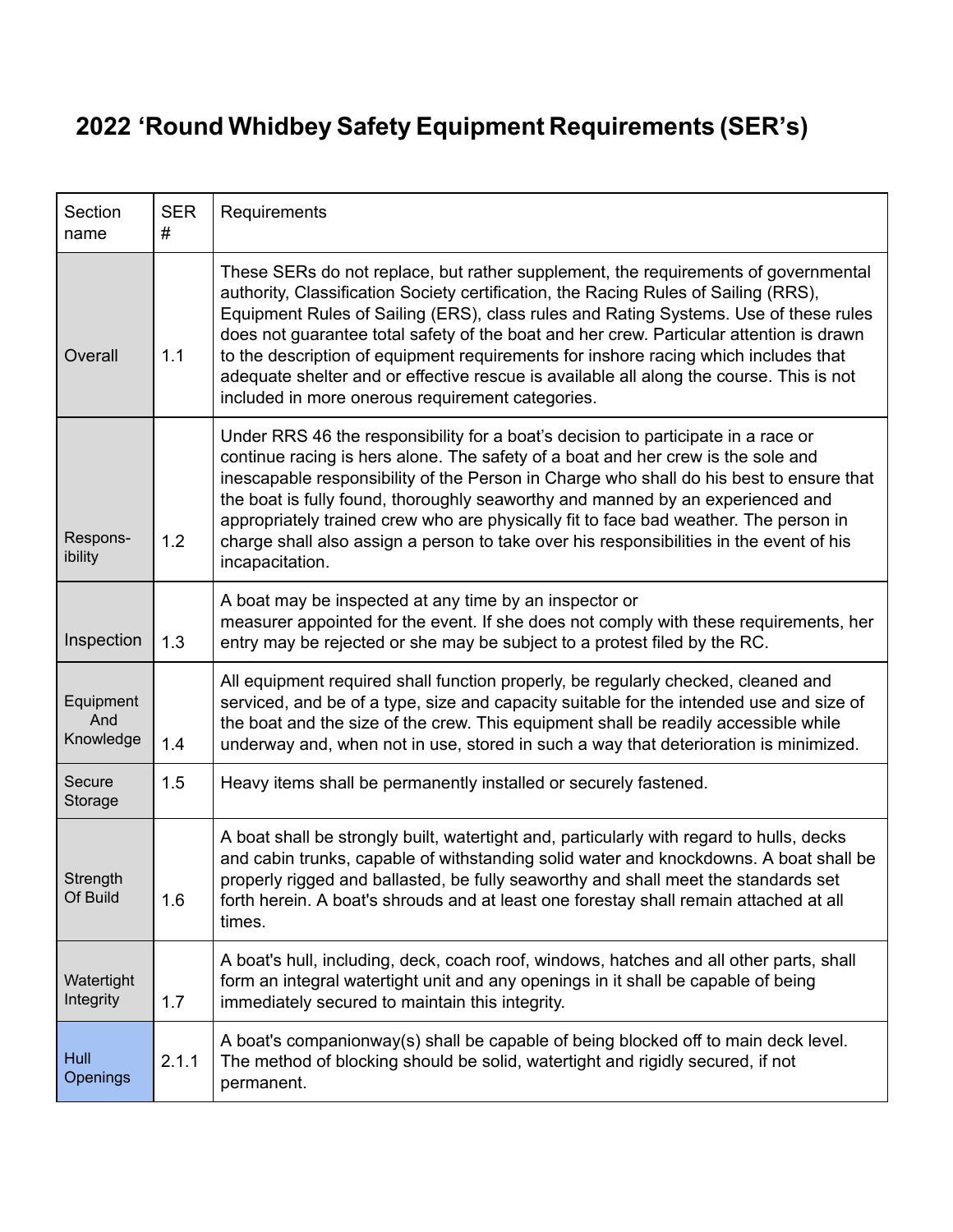| Hull<br>Openings                 | 2.1.2 | A boat's hatch boards, whether or not in position in the hatchway, shall be secured in a<br>way that prevents their being lost overboard.                                                                                                                                                                                                                                                                                                                                                           |
|----------------------------------|-------|-----------------------------------------------------------------------------------------------------------------------------------------------------------------------------------------------------------------------------------------------------------------------------------------------------------------------------------------------------------------------------------------------------------------------------------------------------------------------------------------------------|
| Cockpit                          | 2.1.3 | A boat's entire cockpit shall be solid, watertight, strongly fastened and/or sealed.<br>Weather-tight seat hatches are acceptable only if capable of being secured when<br>closed.                                                                                                                                                                                                                                                                                                                  |
| Cockpit                          | 2.4.1 | A boat's deck including the headstay shall be surrounded by a suitably strong<br>enclosure, typically consisting of lifelines and pulpits.                                                                                                                                                                                                                                                                                                                                                          |
| <b>Lifelines</b>                 | 2.4.4 | Lifelines shall be either uncoated stainless steel wire or high molecular weight<br>polyethylene (HMPE) line with spliced terminations or terminals specifically intended<br>for the purpose. Coated stainless steel wire is also permitted if installed within the last<br>10 years and the Person in Charge has visually inspected them.<br>A multipart-lashing not to exceed 4" per end termination for the purpose of attaching<br>lifelines to pulpits is allowed.<br>Lifelines shall be taut. |
| <b>Lifelines</b>                 | 2.4.5 | The maximum spacing between lifeline supports (e.g. stanchions and pulpits) shall be<br>$87"$ (2.2m).                                                                                                                                                                                                                                                                                                                                                                                               |
| <b>Lifelines</b>                 | 2.4.6 | Boats under 30' (9.14m) shall have at least one lifeline with 18" (457mm) minimum<br>height above deck, and a maximum vertical gap of 18" (457mm). Taller heights will<br>require a second lifeline. The minimum diameter shall be 1/8" (3mm).                                                                                                                                                                                                                                                      |
| <b>Lifelines</b>                 | 2.4.7 | Boats 30' and over (9.14m) shall have at least two lifelines with 24" (762mm) minimum<br>height above deck, and a maximum vertical gap of 15" (381mm). The minimum<br>diameter will be 5/32" (4mm) for boats to 43' (13.1m) and 3/16" (5mm) for boats over<br>43' (13.1m).                                                                                                                                                                                                                          |
| <b>Lifelines</b>                 | 2.4.8 | Toe rails shall be fitted around the foredeck from the base of the mast with a minimum<br>height of 3/4" (18mm) for boats under 30' (9.14m) and 1" (25mm) for boats over 30'.<br>An additional installed lifeline that is 1-2" (25-51mm) above the deck will satisfy this<br>requirement for boats without toerails.                                                                                                                                                                                |
| Dewatering<br>Pumps              | 2.5.3 | A boat shall have a manual bilge pump of at least a 10 GPM (37.8 liter per minute)<br>capacity.                                                                                                                                                                                                                                                                                                                                                                                                     |
| Mechanical<br>Propulsion         | 2.7.2 | A boat shall have a mechanical propulsion system that is quickly available and capable<br>of driving the boat at a minimum speed in knots equivalent to the square root of LWL in<br>feet (1.8 times the square root of the waterline in meters) for 4 hours.                                                                                                                                                                                                                                       |
| Safety<br>Equipment:<br>Personal | 3.1.1 | Each crewmember shall have a life jacket that provides at least 33.7lbs (150N) of<br>buoyancy, intended to be worn over the shoulders (no belt pack), meeting either U.S.<br>Coast Guard or ISO specifications. Alternatively, each crewmember shall have an<br>inherently buoyant off-shore life jacket that provides at least 22lbs (100N) of buoyancy<br>meeting either U.S. Coast Guard or ISO specifications.                                                                                  |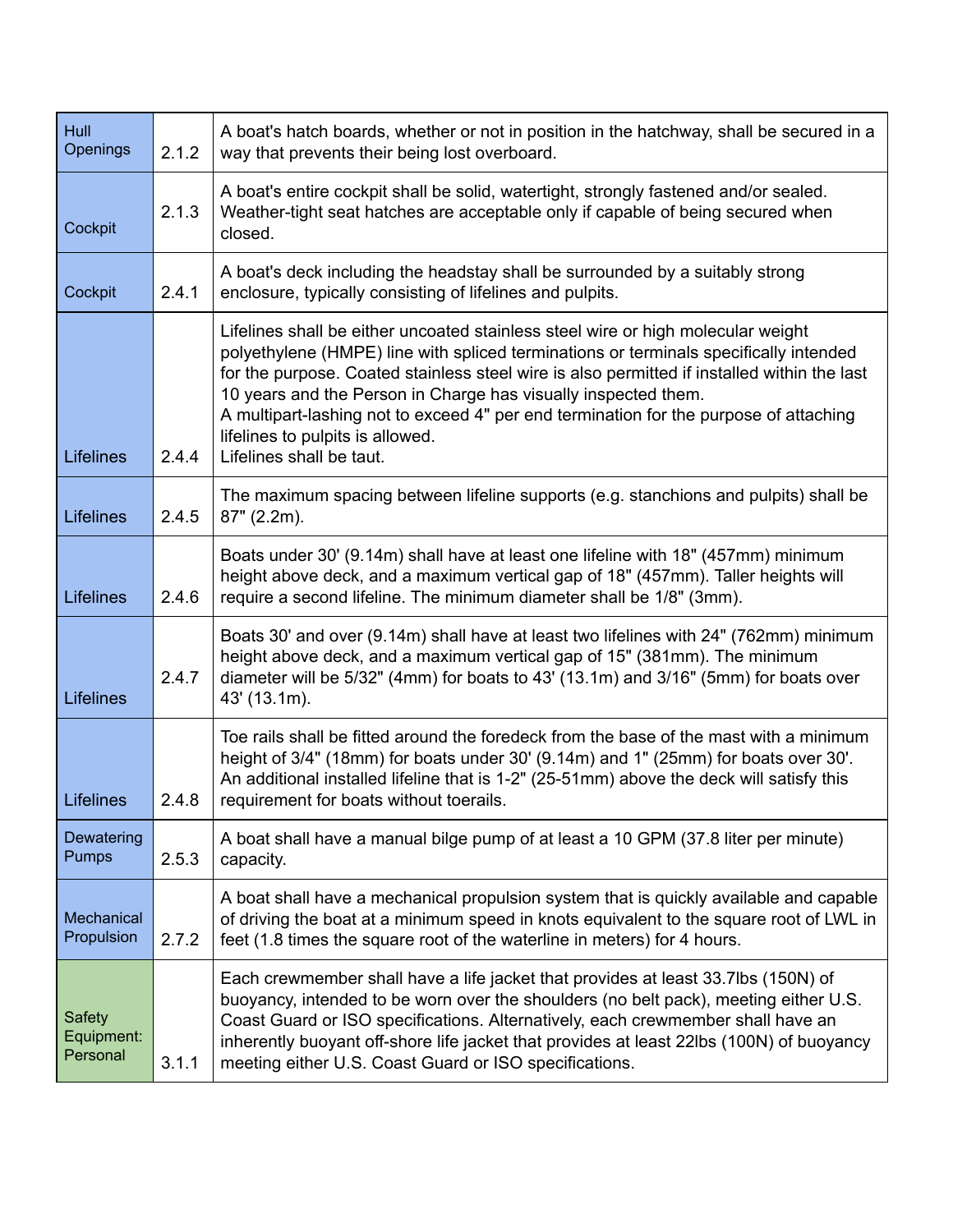| <b>Safety</b><br>Equipment:<br>Personal     | 3.1.2 | Life jackets shall be equipped with a whistle, a waterproof light, be fitted with<br>marine-grade retro-reflective material, and be clearly marked with the boat's or<br>wearer's name, and be compatible with the wearer's safety harness. If the life jacket is<br>inflatable, it shall be checked regularly for air retention. Crotch or leg straps are<br>recommended. |
|---------------------------------------------|-------|----------------------------------------------------------------------------------------------------------------------------------------------------------------------------------------------------------------------------------------------------------------------------------------------------------------------------------------------------------------------------|
| Safety<br>Equipment:<br>Personal            | 3.1.4 | Each crewmember shall have a safety harness and compatible safety tether not more<br>than 6'7" (2m) long with a minimum tensile strength of 4500 lb. (20kN). The tether shall<br>have a snap hook at its far end and a means to quickly disconnect the tether at the<br>chest                                                                                              |
| <b>Deck</b><br><b>Safety</b>                | 3.2.1 | A boat shall carry jacklines with a breaking strength of at least 4500 lb. (20kN) which<br>allow the crew to reach all points on deck, connected to similarly strong attachment<br>points, in place while racing.                                                                                                                                                          |
| Navigation<br><b>Lights</b>                 | 3.3.1 | A boat racing between sunset and sunrise shall carry navigation lights that meet U.S.<br>Coast Guard or applicable government requirements mounted so that they will not be<br>obscured by the sails.                                                                                                                                                                      |
| Fire<br>Extinguisher                        | 3.4   | A boat shall carry fire extinguisher(s) that meets U.S. Coast Guard or applicable<br>government requirements, when applicable.                                                                                                                                                                                                                                             |
| Sound<br><b>Signals</b>                     | 3.5   | A boat shall carry sound-making devices that meets U.S. Coast Guard or applicable<br>government requirements, when applicable.                                                                                                                                                                                                                                             |
| <b>Visual</b><br><b>Distress</b><br>Signals | 3.6.4 | A boat shall carry U.S. Coast Guard (or applicable government entity) flares meeting<br>day-night requirements not older than the expiration date.                                                                                                                                                                                                                         |
| Man<br>Overboard                            | 3.7.1 | A boat shall carry a Lifesling or equivalent man overboard rescue device equipped with<br>a self igniting light stored on deck and ready for immediate use.                                                                                                                                                                                                                |
| Man<br>Overboard                            | 3.7.2 | It is strongly recommended a boat should have a man overboard pole and flag, with a<br>lifebuoy, a self-igniting light, a whistle, and a drogue attached These items should be<br>stored on deck, ready for immediate use, and affixed in a manner that allows for a<br>"quick release".                                                                                   |
| Man<br>Overboard                            | 3.7.3 | A boat shall have a throwing sock-type heaving line of 50' (15m) or greater of floating<br>polypropylene line readily accessible to the cockpit.                                                                                                                                                                                                                           |
| Man<br>Overboard                            | 3.7.4 | A boat shall carry a Coast Guard or applicable government approved "throwable<br>device". If the device carried under 3.7.1 or 3.7.2 satisfies this requirement, then no<br>additional device is needed.                                                                                                                                                                   |
| Commun-<br>ications                         | 3.8.3 | A boat shall have a VHF radio which may be fixed or handheld                                                                                                                                                                                                                                                                                                               |
| Navigation                                  | 3.14  | A boat shall carry a GPS receiver.                                                                                                                                                                                                                                                                                                                                         |